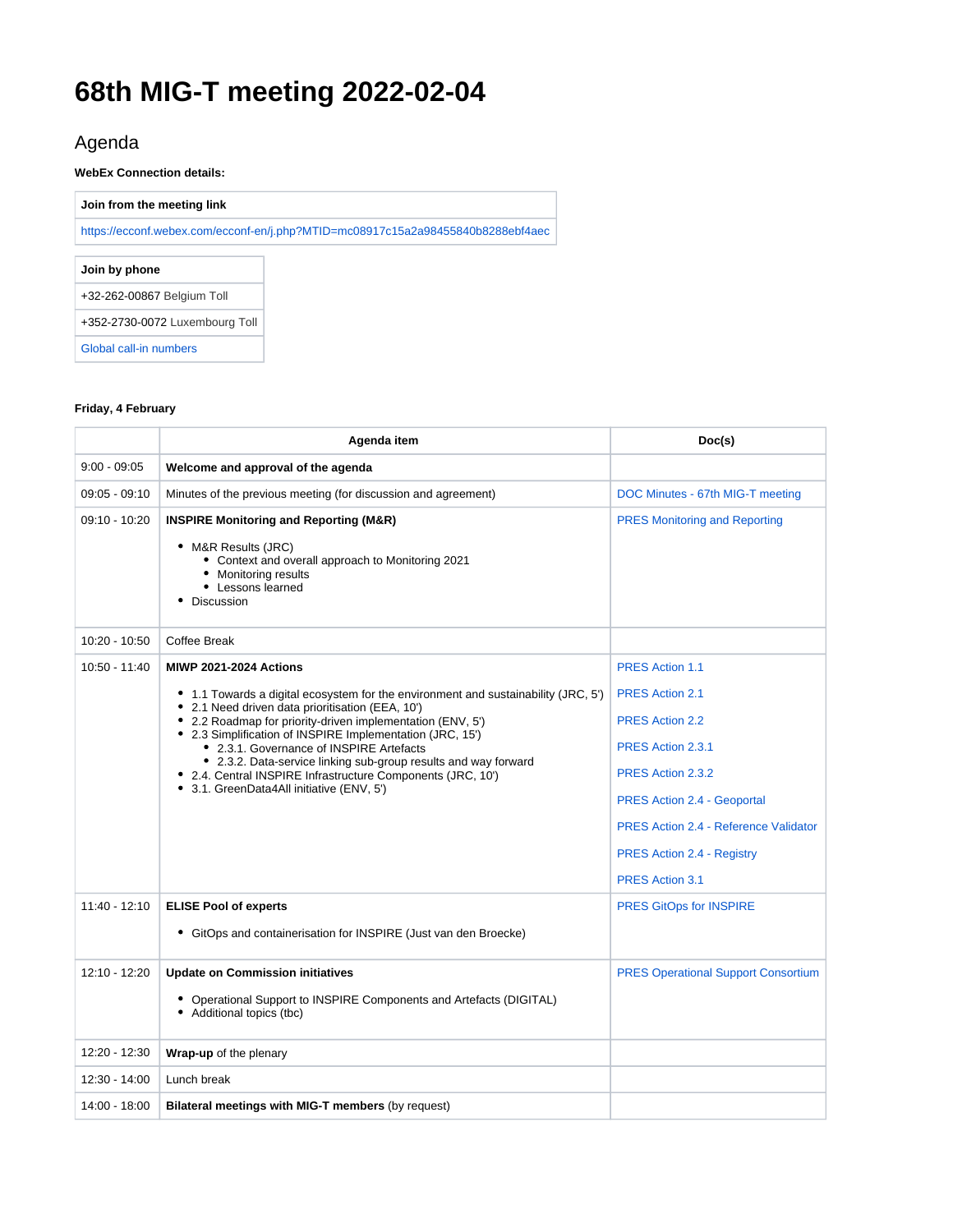### Draft Minutes

The minutes summarise the main conclusions and actions from the meeting. Actions are indicated in the minutes using check boxes and are tracked in the "Actions" section below.

The meeting was chaired by the JRC and attended by 57 experts from AT, BE, BG, CY, CZ, DE, DK, EE, ES, EL, FR, FI, IT, NL, NO, PL, PT, LU, MT, SK, SE, SI, RO, European Commission (ENV, JRC, ESTAT, AGRI), the EEA, and contractors of the EC.

#### **Thursday, 20th January**

| Welcome and<br>approval of<br>the agenda                                                                                                                                                                                                                                              | • The agenda was approved without modifications.                                                                                                                                                                                                                                                                                                                                                                                                                                                                                                                                                                                                                                                                                                                                                                                                                                                                                                                                                                                                                                                                                                                                                                                                                                                                                                                                                                                                            |  |
|---------------------------------------------------------------------------------------------------------------------------------------------------------------------------------------------------------------------------------------------------------------------------------------|-------------------------------------------------------------------------------------------------------------------------------------------------------------------------------------------------------------------------------------------------------------------------------------------------------------------------------------------------------------------------------------------------------------------------------------------------------------------------------------------------------------------------------------------------------------------------------------------------------------------------------------------------------------------------------------------------------------------------------------------------------------------------------------------------------------------------------------------------------------------------------------------------------------------------------------------------------------------------------------------------------------------------------------------------------------------------------------------------------------------------------------------------------------------------------------------------------------------------------------------------------------------------------------------------------------------------------------------------------------------------------------------------------------------------------------------------------------|--|
| Minutes of the<br>previous<br>meeting (for<br>discussion<br>and<br>agreement)                                                                                                                                                                                                         | • The minutes of the previous meeting were approved without additional change proposals. Some actions for MIG-T members are<br>still open and relevant, in particular relating to:<br>the nomination of experts for Actions 2.2 and 2.3.1;<br>• the proposal of locations for the MIG-T physical meeting in October.                                                                                                                                                                                                                                                                                                                                                                                                                                                                                                                                                                                                                                                                                                                                                                                                                                                                                                                                                                                                                                                                                                                                        |  |
| <b>INSPIRE</b><br><b>Monitoring</b><br>and<br>Reporting<br>(M&R)<br>$•$ M&R<br>Results<br>(JRC)<br>• Cont<br>ext<br>and<br>over<br>all<br>appr<br>oach<br>to<br>Moni<br>torin<br>g<br>2021<br>Moni<br>٠<br>torin<br>g<br>resul<br>ts<br>٠<br>Less<br>ons<br>learn<br>ed<br>Discussion | The JRC presented the results of the 2021 Monitoring and Reporting activity, which as agreed was made available on February 7<br>in a public dashboard.<br>• 2021 was a transition year, since starting on 2022, the current Geoportal will be replaced by the new Geoportal with backend<br>based on GeoNetwork. Different events (Log4Shell vulnerability & Covid-19) impacted the JRC work, together with many issues<br>(34% of those opened in the whole 2021) raised by MS in the period November-December 2021.<br>• Overall, the results confirm a positive trend (slight improvement compared to 2020, significant improvement compared to the<br>baseline year 2019), in particular, for the categories of indicators calculated in a fully automated way (metadata conformity and<br>dataset accessibility). Looking at the single MS, the implementation/performance remains very different with some frontrunners<br>and some laggers.<br>• The JRC tested (by using the Reference Validator) the conformity of datasets and network services for countries declaring values<br>equal or close to 100%, finding a percentage between 0 and 10% and concluding that the self-declared conformity is not reliable.<br>• The harvest console was re-opened during the MIG-T meeting.                                                                                                                                                              |  |
| Coffee Break                                                                                                                                                                                                                                                                          |                                                                                                                                                                                                                                                                                                                                                                                                                                                                                                                                                                                                                                                                                                                                                                                                                                                                                                                                                                                                                                                                                                                                                                                                                                                                                                                                                                                                                                                             |  |
| <b>MIWP 2021-</b><br>2024 Actions                                                                                                                                                                                                                                                     | Action 1.1<br>The following items were presented and discussed under this action:<br>• The progress with INSPIRE Good practices, specifically:<br>Two recent JRC reports that inform the technical and organisational approaches for modernising INSPIRE:<br>• Kotsev, A., Minghini, M., Cetl, V., Penninga, F., Robbrecht, J. and Lutz, M., INSPIRE - A Public Sector Contribution to<br>the European Green Deal Data Space, EUR 30832 EN, Publications Office of the European Union, Luxembourg, 2021,<br>ISBN 978-92-76-41565-7, doi:10.2760/062896, JRC126319. https://publications.jrc.ec.europa.eu/repository/handle<br>/JRC126319<br>· Granell, C., Mooney, P., Jirka, S., Rieke, M., Ostermann, F., Van Den Broecke, J., Sarretta, A., Verhulst, S., Dencik, L.,<br>Oost, H., Micheli, M., Minghini, M., Kotsev, A. and Schade, S., Emerging approaches for data-driven innovation in<br>Europe, EUR 30969 EN, Publications Office of the European Union, Luxembourg, 2022, ISBN 978-92-76-46936-0, doi:<br>10.2760/511775, JRC127730. https://publications.jrc.ec.europa.eu/repository/handle/JRC127730<br>• The validation of OGC API-Features instances in the INSPIRE reference validator;<br>• Progress with regards to the use of WMS for downloading data and ensuring access to disperse data sources. A webinar on<br>those two initiatives is scheduled for 08 February;<br>• Activities related with the analysis of GAIA-X and INSPIRE. |  |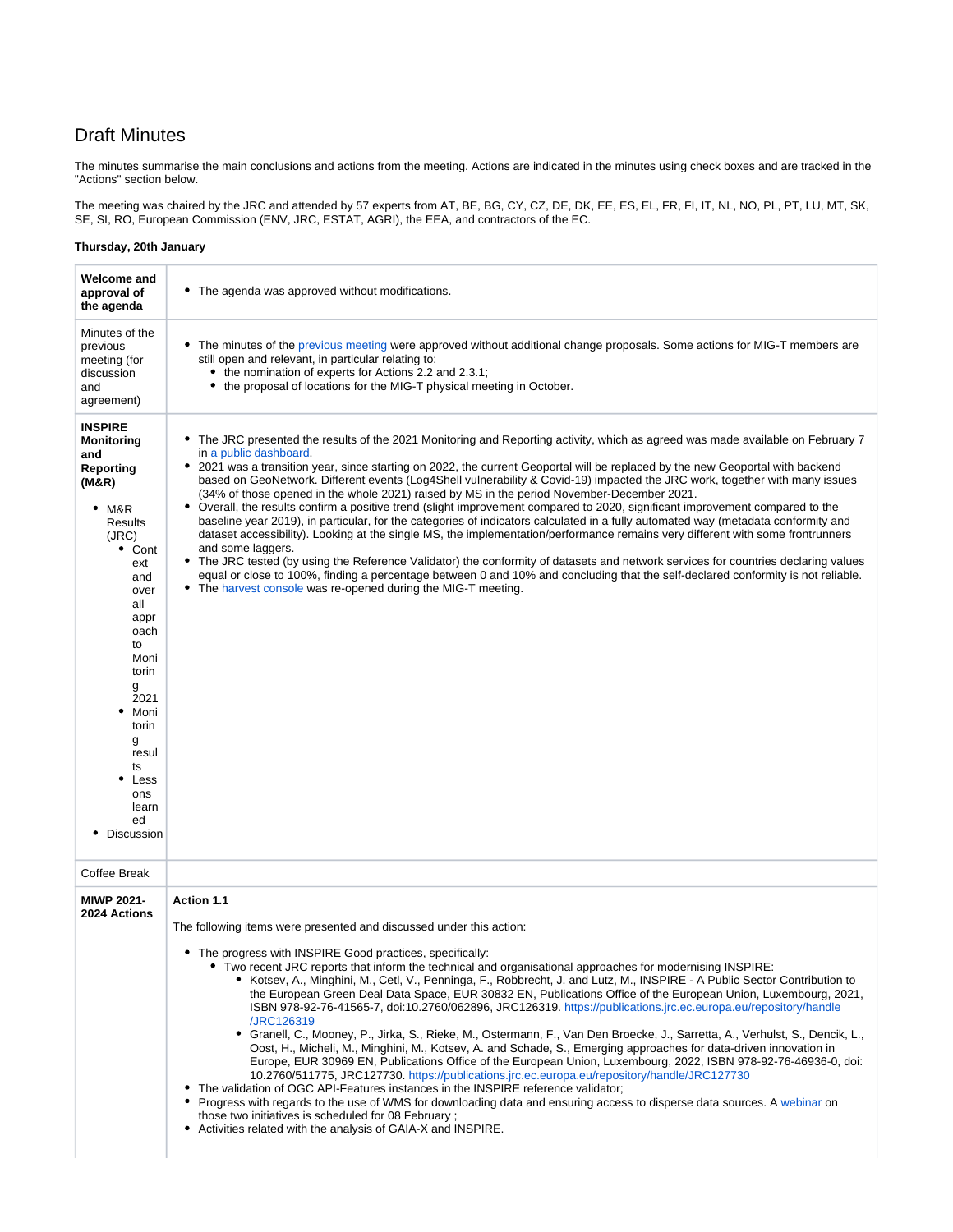$• 1.1$ Towards a digital ecosyste m for the environm ent and sustainabi lity (JRC, 5') 2.1 Need

driven data prioritisati on (EEA,  $10'$ 

2.2 Roadmap for prioritydriven implemen tation

(ENV, 5') 2.3 Simplifica

.

 $9.24$ 

ure

10') 3.1.

INSPIRE Implemen tation (JRC, 15')

### **Action 2.4**

Gov erna nce of INSP IRE Artef acts 2.3.2 . Data servi ce linkin g subgrou p resul ts and way forw ard Central INSPIRE **Infrastruct** Compone nts (JRC, GreenDat a4All initiative (ENV, 5') Geoportal: the renewal of the INSPIRE Geoportal is ongoing. Frontend: A new user interface (UI), enabling filtering by high-value datasets (HVDs), is ready to be published when the HVDs Implementing Act enters into force. Backend: Phase I (core functionality) was successfully closed, with the delivery of a GeoNetwork-based prototype by the contractor (GeoCat) on 5 November, 2021. Results from testing, which included the harvest of all endpoints to compare the indicators with the results from the M&R 2021, were sent back to GeoCat on 3 December, 2021. Phase II (additional functionality, bug fixing and helpdesk) was kicked-off on 21 January, 2022. The delivery of a production-ready system is foreseen in Q2 of 2022. Engagement and training of MS and EFTA countries will be organised after this delivery. Adaptation of the Geoportal UI to the new system has already started. Reference Validator: [v.2022.0](https://github.com/INSPIRE-MIF/helpdesk-validator/releases/) was released on January 19, 2022. Tests on metadata checking the discoverability of IACS data (published by EU MS CAP Paying Agencies) were added to the [staging instance](http://staging-inspire-validator.eu-west-1.elasticbeanstalk.com/etf-webapp/home/index.html). An API Gateway was implemented to limit the automated use of the Validator API. Registry: the last delivered version of the Re3gistry software is v2.2.4 (27 July, 2021). The INSPIRE Registry, currently based on Re3gistry v1.3, will be updated to Re3gistry v2 during the first half of 2022. The new contract for the operational support to INSPIRE includes the future maintenance and evolution of the Re3gistry software, the Registry Federation tool and the INSPIRE Registry. **Action 3.1** GreenData4All is an action mentioned in the European strategy for data launched in 2020. The GreenData4All initiative focuses, among other priorities, on the evaluation of the INSPIRE Directive. In this regard, there was a positive opinion from the Audit Board in November, DG ENV is now revising the staff working document (SWD), and will then kick-off a final inter-service consultation with all European Commission services to get their view on the SWD, then it will go to the College in February-March and finally will be published. The underlying study for the evaluation will also be published together with the SWD. Revision of the INSPIRE Directive: it has been politically validated. In Q2 and Q3 of 2022 there will be a public consultation and an impact assessment study will start in Q2 2022 (lasting until Q1 2023). The process for adopting the amendments of the INSPIRE Implementing Rules (IR) is still ongoing. The written consultation in November-December of 2021 ended up with a positive opinion. Next step is the translation in all official languages and the scrutiny that will take 3 months. At the earliest, the adoption will happen in May 2022.

Specifically, concerning [STAC,](https://stacspec.org/) several MS (AT, CH, DK, SE, IT) expressed interest in further investigating this topic based on initiatives already being rolled out on the national level. It was agreed that a dedicated GitHub repository will be created in order to facilitate the discussion.

JRC to organise a space for discussion of STAC as a possible INSPIRE predefined access download service.

**Action 2.1**

- The action is currently in a quiet period, mainly because it relies on other external processes and in particular the Implementing Act on High-value datasets under the Open Data Directive. Therefore, the idea is to have the next meeting in March.
- Other related activities include: activities of the Green Data Task Force, the MIWP Action 2.2, and Reporting obligations in the environmental acquis with the continuation of alignments with INSPIRE using Reportnet3 (available since a year). Examples are CDDA (Nationally Designated Areas), and END (Environmental Noise Directive).

### **Action 2.2**

- The kick-off meeting was held on 13 December 2021; the next meeting is scheduled for next week. [A new GitHub repository](https://github.com/INSPIRE-MIF/priority-driven-implementation) was created for the Action.
- The core is on minimising some of the compliance issues, which can further improve the M&R results and the state of the implementation. The ultimate objective is to come out with a report for discussion at the next MIG-T/MIG meeting in end of March, based on which a roadmap should be created.

2.3.1 Governance of INSPIRE Artefacts: the first-ever releases of INSPIRE schemas that follows the new governance procedure were published on November 15, 2021 ([v.2021.2\)](https://github.com/INSPIRE-MIF/application-schemas/releases/tag/2021.2) and January 31, 2022 ([v.2022.1](https://github.com/INSPIRE-MIF/application-schemas/releases/tag/2022.1)); the first-ever release of the INSPIRE TGs

2.3.2 Data-service linking: the status of the work was presented. [A consolidated proposal on data-service simplification linking](https://github.com/INSPIRE-MIF/gp-data-service-linking-simplification/blob/main/proposals/JRC/ds-linking-simplification-good-practice.md)  [\(Part A\)](https://github.com/INSPIRE-MIF/gp-data-service-linking-simplification/blob/main/proposals/JRC/ds-linking-simplification-good-practice.md) was agreed on [November 11, 2021,](https://github.com/INSPIRE-MIF/gp-data-service-linking-simplification/blob/main/meetings/2021-11-11/MIWP%20Sub-group%202.3.2%20Simplification%202021-11-11%20summary.md) its quality checking is ongoing. On December 3, 2022 a [Kick-off meeting for the](https://github.com/INSPIRE-MIF/gp-data-service-linking-simplification/blob/main/meetings/2021-12-03/MIWP%20Sub-group%202.3.2%20Simplification%20Part%20B%202021-12-13%20summary.md)  [\(Part B\) remapping of Extended Capabilities elements](https://github.com/INSPIRE-MIF/gp-data-service-linking-simplification/blob/main/meetings/2021-12-03/MIWP%20Sub-group%202.3.2%20Simplification%20Part%20B%202021-12-13%20summary.md) took place. Active discussion is ongoing in the [dedicated GitHub repository](https://github.com/INSPIRE-MIF/gp-data-service-linking-simplification/issues).

was published on January 31, 2022 [\(v.2022.1\)](https://github.com/INSPIRE-MIF/technical-guidelines/releases/tag/2022.1) and includes [v.2.1 of the metadata TG.](https://inspire.ec.europa.eu/id/document/tg/metadata-iso19139)

The plan is to present the final results in the 69th MIG-T meeting, if consensus is reached.

**Action 2.3**

tion of

 $• 2.3.1$